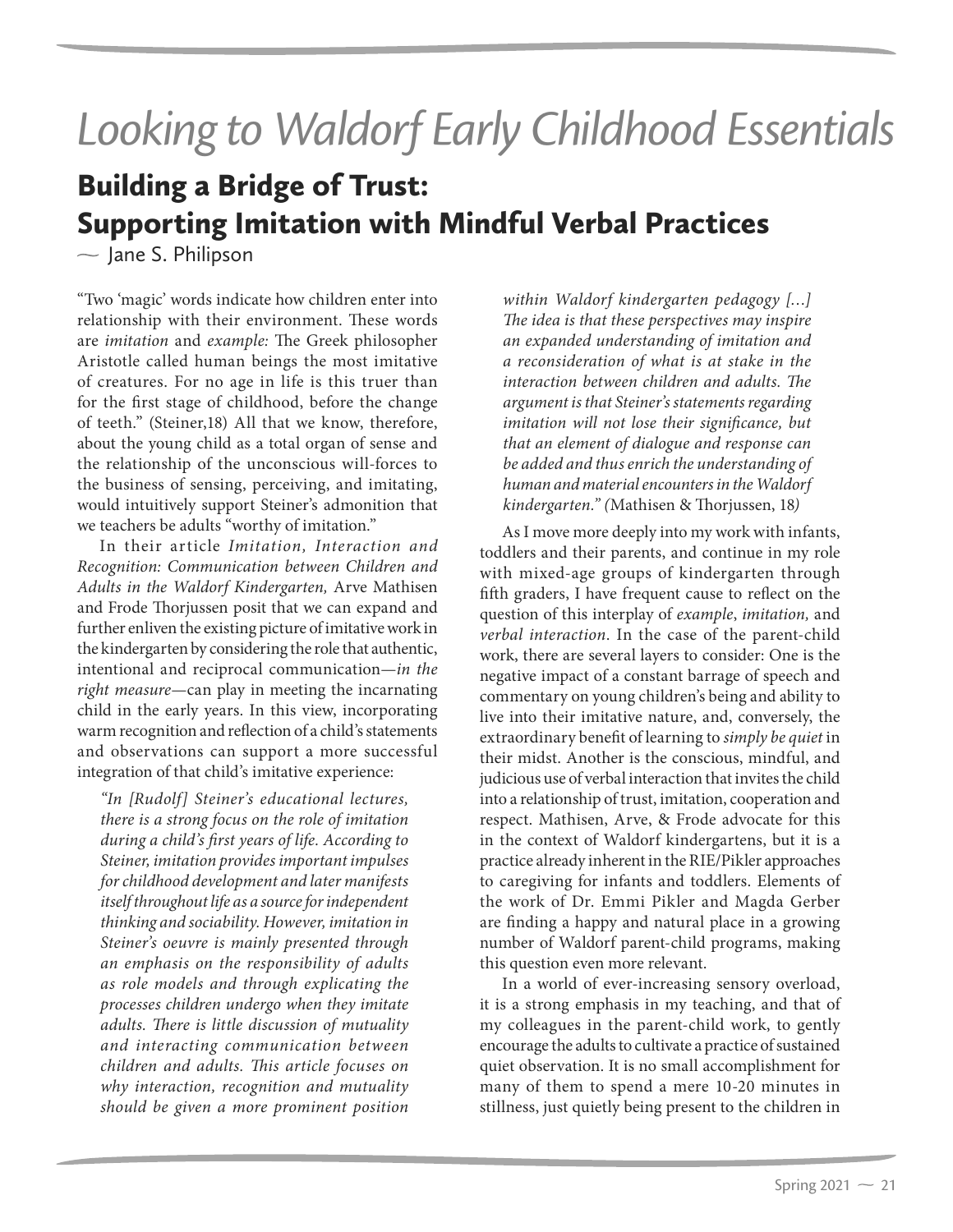their midst. It is a worthy accomplishment, indeed, on several counts.

Once they overcome the habitual drive to talk, move and *do*, most parents express gratitude for this quiet sanctuary to just *be* in the presence of their children**,** to watch, and to breathe. It is an absolutely astonishing idea for many that they need not respond verbally to every statement, gesture, action or query from their child. They are learning—by *example* and by *imitation*—to create space for their little ones to live fully into the sense-impressions of all that is around them.

In our parent-child *Mornings Together* classes, the basket of many-sized colorful felted balls is an endless source of wonder and recognition for the youngest friends, as are the cupboard doors in our little cottage. With sustained time to explore, uninterrupted by adult chatter and direction, yet held in reverence by their parents, the toddlers' intrinsic drive toward these archetypal play encounters is a joy to behold. Week after week, they approach the "refrigerator" with delight and anticipation to find each familiar item within, just where it was the time before. As they enter the classroom each morning, I can almost always predict to which activity each friend will go. Henry, for example, will always make a bee-line to the cottage kitchen to cook—an activity which his mama tells me is a big part of their family life together. Robin will go straight for the basket of little bears in the upper left corner of the shelves. She will swaddle, nurse and rock them faithfully.

From this predictability in the environment comes trust. This trust and the repetition of experience nourishes the seeds of imitative activity. It is as if to say, "I know that behind that door will be the banana. When I can find the banana, I can feed it to the baby doll…" In this example, it is precisely the practice of *refraining* from habitual and often reflexive interaction, verbal and otherwise, that not only supports the child's encounter and experience of the objects and images in their surroundings, but also sets the stage for imitative play to unfold.

This quiet observation time also becomes an opportunity for parents to observe the children's innately wise, purposeful threads of activity in a longitudinal way. The moment to moment activity of a toddler can appear quite random when seen by the adult as a brief snapshot in time, which is so often how children are observed in the busy-ness of daily life. The experience of watching their children without



interruption gives parents a new lens through which to contextualize their children's activities. Of course, most every parent finds their child's imitation of adult activity to be cute and charming, but when seeing it through this new lens—with some gentle coaching many parents come to understand this "child's play" as so much more. I hope that offering a window into its deep importance becomes something for them to carry home and integrate into their own parenting wisdom and choices, now and in the future.

One example of such a realization for a parent occurred just this week. She quietly watched her child climb into the rocking boat and out again, probably six or eight times in a row. She later laughed and said to me, "I am just amazed that she does that over and over… I would find it so boring!" I said something like, "Ah, yes. You and I do the dishes over and over again because the dishes need to be done, and we know what happens if we don't do them. Some of us find it boring. For us, the imperative comes from without. Avery is coming into her body and learning about its relationship to the earth (and, though I didn't say it then, is supported by her connection to the spiritual world). The imperative for her comes completely from within. She will never tire of it, she will simply keep doing it until she is finished, and then she will move on to the next right thing." I could see from her nod of recognition, that mama was moved to consider this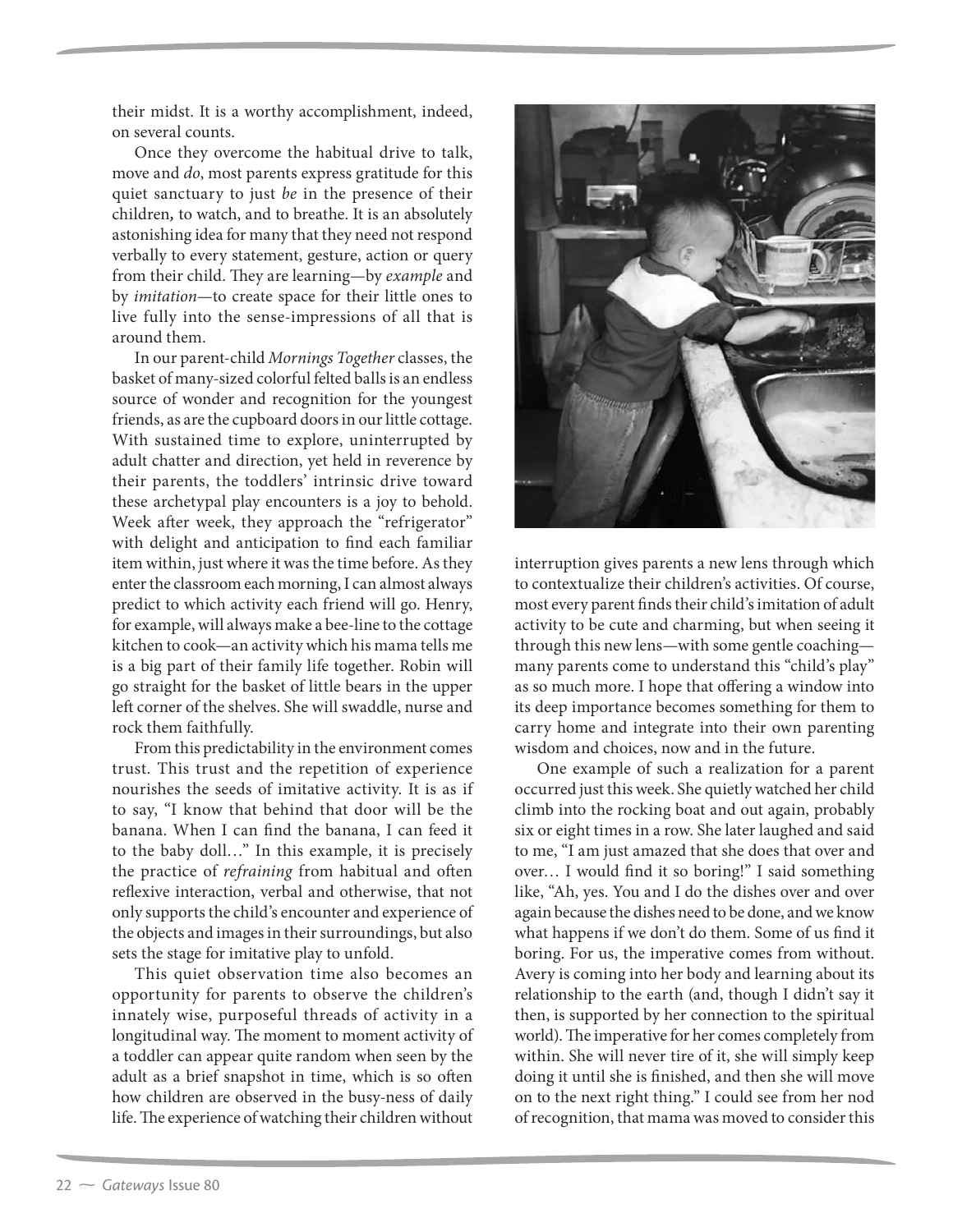

new perspective with significant interest.

While the above is not specifically an example of imitation, it does speak to the power of inviting parents to see their children with new eyes, and to the value of giving parents the opportunity to imitate and learn from another trusted adult. Often in my own teaching, I recognize echoes of my wise mentors and early role models in my words, physical gestures, songs or story-telling. I strive to pass along these gifts to the parents in the classes that I hold, and in doing so, cultivate in them the disposition to bring a habit of respect and quiet reverence for their child's innate drive to discover, wonder, and imitate.

In his book *The Creative Word,* Daniel Udo De Haes writes:

*"How is it that children, who experience so deeply this inner relationship with their surroundings, can wonder so fervently at everything that they perceive? Later we shall see that it is precisely this recognition [of the heavenly] which calls forth such wonder. It is the inner experience of wonder that we observe in young children as they marvel at the world. In order to form a somewhat clearer picture, we could perhaps compare this 'marveling at* 

*the familiar' with the surprise that we would feel if, upon arriving in a strange country, we were to meet only intimate friends who, oddly enough were clad in native costume […] Allowing toddlers to be completely absorbed in their surroundings enables them to perceive archetypal images. So here we see—in its purest and most archetypal form—like being assimilated by its likeness." (15)* 

On the one hand, in my work, I advocate for this verbal restraint in the presence of young children, and on the other, I also do my best to model a deliberate and intentional use of calm and respectful words in a tone that says to the children, "I see you, I respect you, and I invite you to participate in this experience." This is a place where Waldorf pedagogy meets that of Magda Gerber and Dr. Emmi Pikler and brings to bear precisely the opportunity for enriching Steiner's picture of imitation which Mathisen, Arve & Thorjussen suggest in their abstract (cited above).

Janet Lansbury describes this use of respectful communication in her article, *How to Talk to Your Newborn*:

*"Speak to her authentically, honestly, slowly and in simple language about the real things happening to her and her immediate world. Respectfully inform her a bit in advance about events, changes (like being picked up or placed down), and uncomfortable or new experiences. Acknowledge the sights and sounds in her surroundings, especially when her expression indicates she notices. Most importantly, make an intensive effort to understand what she is communicating and then acknowledge these thoughts and feelings. When in doubt (and there's almost always doubt), ask."* 

Of course, carefully chosen rhythmic experiences of language, gesture and song, rhymes, finger plays and simple stories for the youngest children already have a well-established place in Waldorf early childhood education. These teacher or parent led experiences invite imitation through the experience of playful, healing movement and sound. I have been bringing the Wilma Ellersiek finger play "Oolla Woolla" to the children in my classes each week as we sit around the snack table. There is something truly special in the nature of these verses, which are admittedly a bit odd to adult ears. I have been quite surprised at